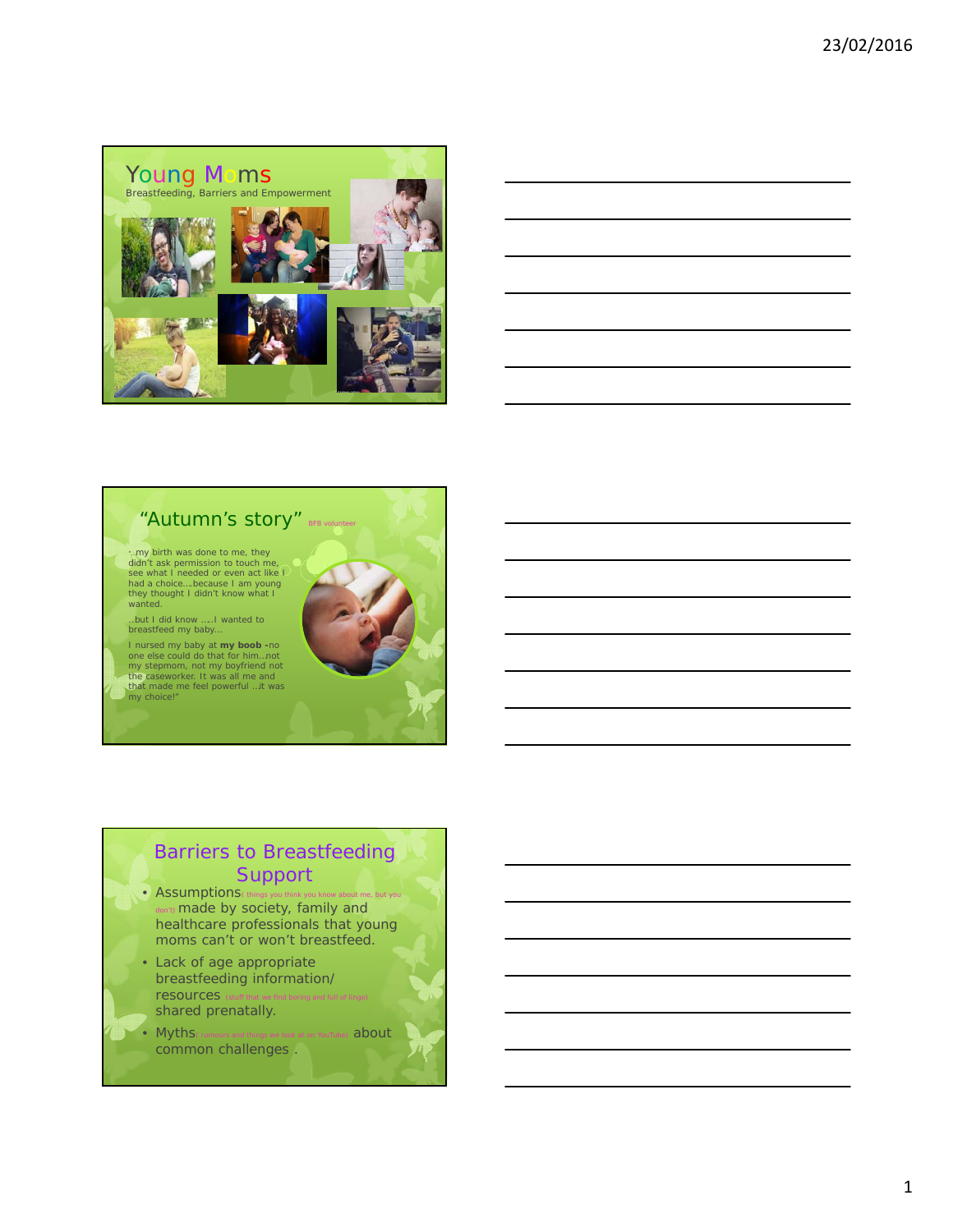# Imagine… • You are 16 with a new baby

- You want to hang out with your friends at the mall, but they actually remind you of everything you lost..your freedom and choices.
- You don't fit in anymore..you are lonely.
- So you try a playgroup at the EYC … everyone is "30 something" . You listen from a distance as they talk about their partners and summer vacations… they remind you of things you don't have and want.
- You don't fit in again… you feel bad about yourself and your parenting…. you are alone.

### Lessons Learned From Young Moms

- I am a parent, but also a teenager, I am still learning.
- Judgment makes me not ask for help.
- "Only assume that I can do it…or that I am doing it" then offer support.
- Peer pressure isn't always bad it can be a great motivator.

## Successful Strategies (so far)

- Use lots of hands on teaching tools to explain breastfeeding. Stuff you can see and touch
- Resources need to have lots of colours,humour, pictures and positive messages. Less words
- To recruit young breastfeeding moms as peer volunteers, do face to face interviews about their experience. The less paperwork th
- Plan extra time to hang out with young moms and check in with them regularly... a parent or caseworker about volunteering.